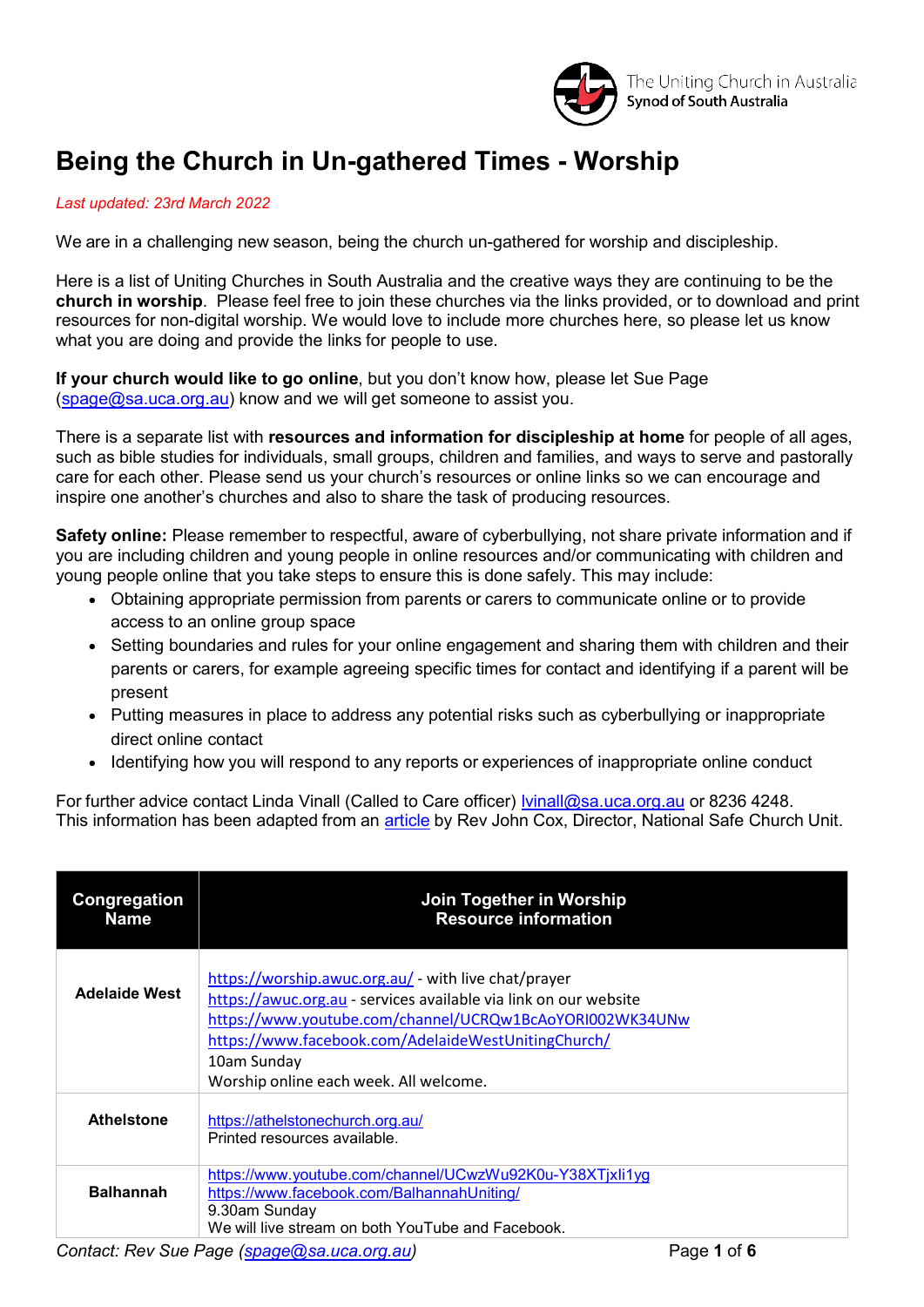| <b>Barossa</b>                                             | YouTube channel:<br>https://www.youtube.com/channel/UC679IY8g1SQIkdEpM4IED<br>CQ                                                                                                                                                                                                                                                                             |
|------------------------------------------------------------|--------------------------------------------------------------------------------------------------------------------------------------------------------------------------------------------------------------------------------------------------------------------------------------------------------------------------------------------------------------|
| <b>Berri-Barmera</b>                                       | http://berribarmerauca.org.au<br>Online service recordings                                                                                                                                                                                                                                                                                                   |
| <b>Blackwood</b>                                           | http://blackwooduc.org.au/downloads/live-streaming/<br>9.15am & 11am Sunday<br>We will be Live-Streaming both of our services, available on the direct link above or<br>just go our website http://blackwooduc.org.au/ and click on the links.                                                                                                               |
| <b>Brighton</b><br><b>Uniting</b>                          | We provide a weekly live streamed worship service that can be viewed at 10.00 am each<br>Sunday or anytime after that. Please go to our YouTube Channel for a complete listing:<br>https://www.youtube.com/channel/UC6oZXXy1wVpwpgCrlQ3r5ng                                                                                                                  |
| <b>Broadview</b>                                           | Join us for weekly services via YouTube<br>https://www.youtube.com/channel/UCORRSkbzioDdOecjK_kskFQ                                                                                                                                                                                                                                                          |
| <b>Brougham Place</b>                                      | www.bpuc.org<br>10am Sunday<br>Worship online with an at home guide to participate more fully during the live streaming and<br>share in worship.                                                                                                                                                                                                             |
| <b>Burnside City</b>                                       | https://www.youtube.com/channel/UCS5QgvPONc2w9W77ReHHfDg<br>10am Sunday<br>We are live broadcasting a pre-recorded service on our YouTube channel with printed<br>material also available.<br>Also streaming on Sundays is Kids ministry:<br>9am Sunday Breakthru minis (ages 5 and under)<br>9.30am Breakthru kids (5 and up)<br>Details for youth to come. |
| Campbelltown                                               | Resourcing people to worship at home, please contact the minister for more information and<br>to join in minister@campbelltownunitingsa.com.au or 0407 993 526                                                                                                                                                                                               |
| <b>Centre for</b><br><b>Music, Liturgy</b><br>and the Arts | www.cmla.org.au<br>https://www.facebook.com/cmlaunitingchurchsa/<br>For a variety of worship resources, including tips for doing online worship and community.                                                                                                                                                                                               |
| <b>Christ Church</b><br>Wayville                           | https://christchurch.ucasa.org.au/podcasts/<br>https://www.facebook.com/effectiveliving.org/<br>10am Sunday<br>Worship Podcast on Facebook page, with a printed order of service to accompany worship.                                                                                                                                                       |
| Church of the<br><b>Trinity</b>                            | Join us for weekly services via YouTube<br>https://www.youtube.com/channel/UCYymdBiJNefQE0tP3_5a4tg?view_as=subscriber and<br>on our Facebook page https://www.facebook.com/TrinityUniting                                                                                                                                                                   |

*Contact: Rev Sue Page (spage@sa.[uca.org.au\)](mailto:spage@uca.org.au)* Page **2** of **6**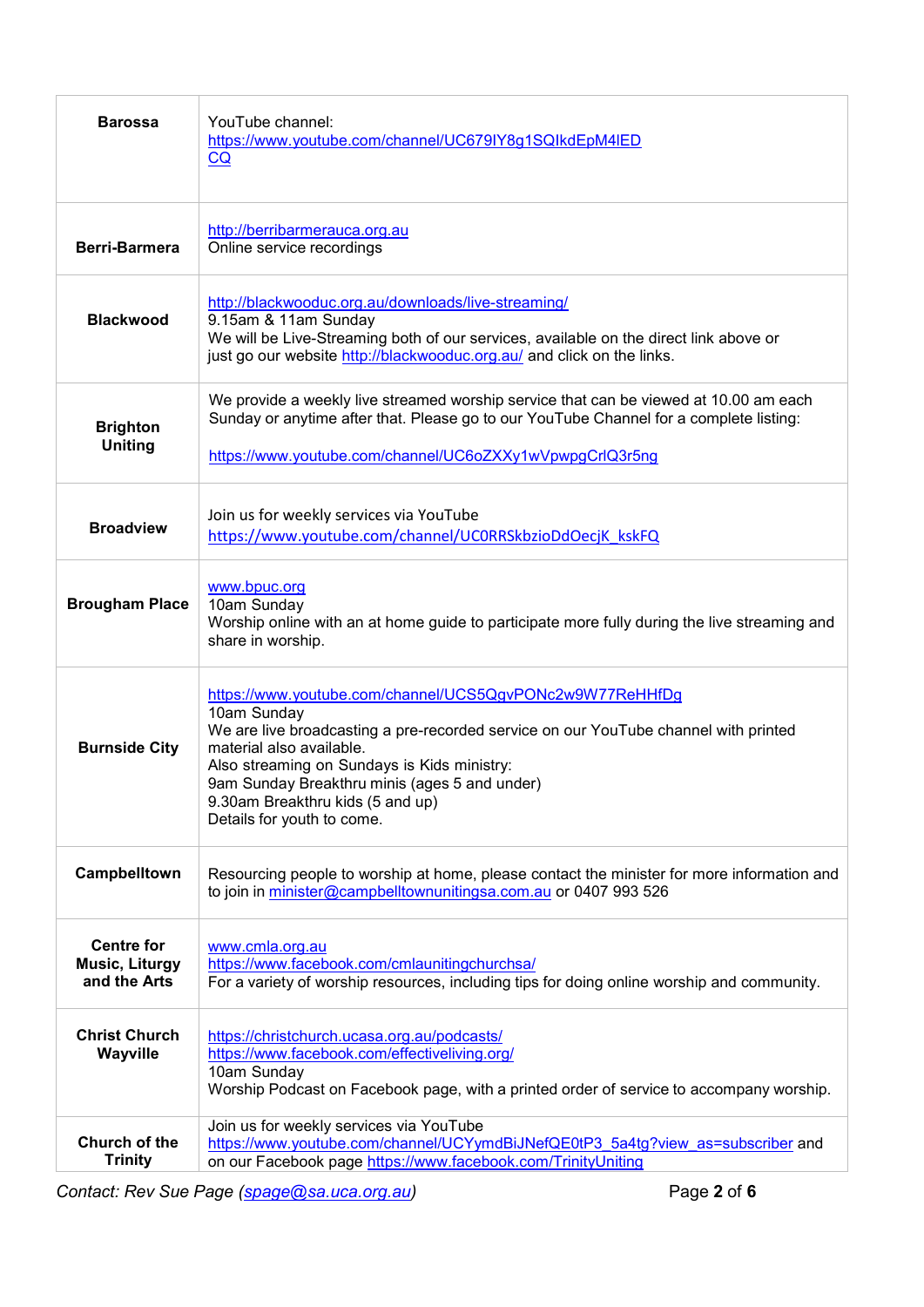| <b>City View</b>                       | https://cityviewuniting.church/<br>3pm Sunday<br>Worship Live on Zoom. See website for details.                                                                                                                                                                                                                                                                                                                                                                                                                |
|----------------------------------------|----------------------------------------------------------------------------------------------------------------------------------------------------------------------------------------------------------------------------------------------------------------------------------------------------------------------------------------------------------------------------------------------------------------------------------------------------------------------------------------------------------------|
| <b>Clare Uniting</b>                   | Live via Facebook: https://www.facebook.com/Australian-Christian-Teaching-Service-<br>103506717957899/live videos/<br>Live via Sermon Audio - possibly easier for those not on Facebook. Just choose the video to watch<br>at 10am. https://www.sermonaudio.com/webcast.asp Put "acts" In left 'church ID' column: (not 'Clare<br>as such).<br>Watch Message Later: This link takes people direct to the My Church ACTS location on the website<br>https://www.sermonaudio.com/source_detail.asp?sourceid=acts |
| <b>Colonel Light</b><br><b>Gardens</b> | https://clg.ucasa.org.au/<br>Colonel Light Gardens worship services can be viewed from our website, at 10am each<br>Sunday morning.<br>We are also providing worship home pack for those who do not access to the internet.<br>Contact us from our website.                                                                                                                                                                                                                                                    |
| Coromandel<br><b>Valley</b>            | See corouniting.org or facebook.com/CoroUniting/ for full details<br>Worship online. See website for details.<br>Sunday Worship online at <b>corouniting online church</b> with live chat/prayer (past<br>$\bullet$<br>services available at corouniting.org/messages):<br>9.20-10.00am - sessions for pre-schoolers, primary-age and families<br>$\circ$<br>(weekly video input/craft + zoom call)<br>10.00am – message, worship, fortnightly communion and community spot<br>$\circ$                         |
| Echunga                                | 10:00am Sundays at https://echunga.online.church                                                                                                                                                                                                                                                                                                                                                                                                                                                               |
| <b>Encounter</b>                       | https://encounteradelaide.online.church/<br>4pm Sunday<br>We will have on-line church at 4pm Sundays and can have a replay available after this.<br>We will have worship and preaching and on there, people can ask for prayer or connect with<br>our online pastoral team.                                                                                                                                                                                                                                    |
| Gawler                                 | https://www.facebook.com/gawlerunitingchurch<br>Worship online through our Facebook page.                                                                                                                                                                                                                                                                                                                                                                                                                      |
| <b>Golden Grove</b>                    | We are streaming our pre-recorded Sunday worship via our website, YouTube channel, and<br>Facebook page:<br>https://www.goldengroveuniting.org.au<br>https://www.youtube.com/channel/UCrn0JqYOdM3n3zxp2yUVj-A<br>https://www.facebook.com/goldengroveuniting/                                                                                                                                                                                                                                                  |
| Goolwa                                 | We are now streaming on YouTube:<br>https://www.youtube.com/channel/UCHt5QGhbcaJk0HTMBywdpWg                                                                                                                                                                                                                                                                                                                                                                                                                   |
| Grange<br><b>Uniting</b>               | We are providing podcasts on our website found here<br>https://grange.ucasa.org.au/podcasts/                                                                                                                                                                                                                                                                                                                                                                                                                   |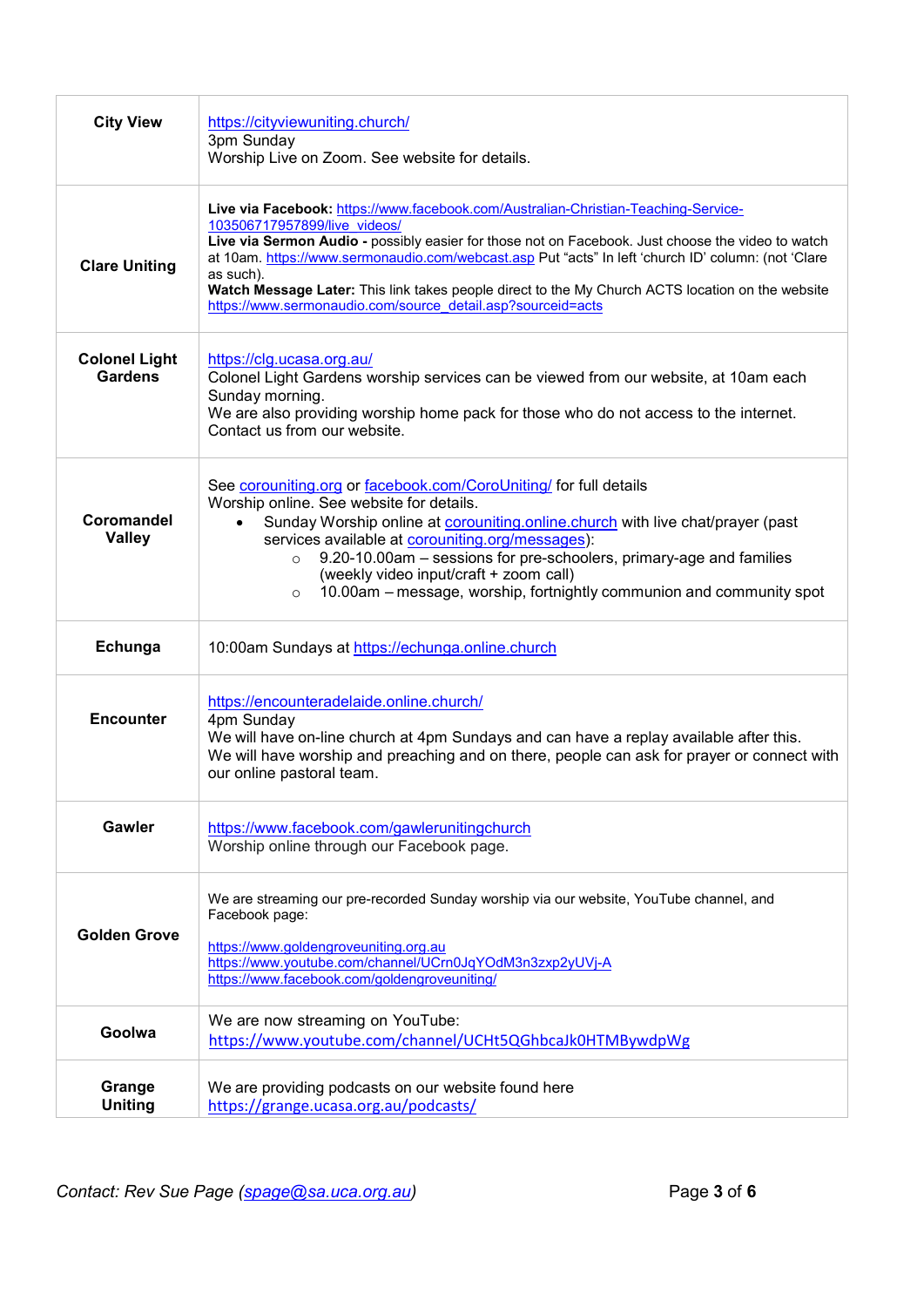| <b>Hallett Cove</b>                | Weekly video services available via: https://www.hcuc.org.au/<br>We also have zoom meetings throughout the week for prayer meetings, for bible study, and<br>for fellowship. Please email office@hcuc.org.au or contact the office on (08) 8322 1702 for<br>details. |
|------------------------------------|----------------------------------------------------------------------------------------------------------------------------------------------------------------------------------------------------------------------------------------------------------------------|
| <b>Henley Fulham</b>               | Worship Live at 10am Sundays on Zoom. Email minister@henfuluc.org for details. Printed<br>resources are also available each week.                                                                                                                                    |
| <b>Hope Valley</b>                 | https://hopevalleychurch.com.au/<br>https://hopevalleychurch.online.church/<br>https://www.youtube.com/watch?v=K3A36xWs46Q&feature=youtu.be<br>10am Sunday                                                                                                           |
| Journey                            | https://www.facebook.com/journeyuc<br>https://www.youtube.com/channel/UCDfYl5uXtVmRQhiDspRwyeQ/featured<br>https://journeyuc.online.church                                                                                                                           |
| <b>Malvern</b>                     | https://www.malvernuc.com/sermons<br>We are creating a special recording that will be distributed, possibly weekly, featuring<br>worship music, a short sermon, and some prayers. There are also links to videos and<br>activities for children.                     |
| <b>Morialta</b>                    | http://www.morialtauca.org.au/virtual-church/ Sunday morning<br>We plan to offer a weekly worship service on YouTube. The link will be published on<br>Morialta's website and also distributed via an email list.                                                    |
| <b>Murray Bridge</b>               | https://www.facebook.com/MurrayBridgeUC/<br>Live broadcasting of a short worship service on Facebook.                                                                                                                                                                |
| Noarlunga                          | Worship services as a document will be sent to those on our pastoral list and if anyone<br>wishes to receive a copy they can email noarlungauca@internode.on.net to be added. The<br>sermon will also be available on the church website as a separate document.     |
| <b>Parafield</b><br><b>Gardens</b> | https://www.pguc.online.church<br>https://www.youtube.com/channel/UCHWGmaejT6LOXCfaCaZlb6Q                                                                                                                                                                           |
| Pilgrim                            | 9.30am and 11am Sunday services are uploaded on our YouTube channel. Pilgrim Uniting<br>Church Adelaide https://www.youtube.com/channel/UCU6lgRMFn7lm_I4LYzI85_A                                                                                                     |
| Playford                           | 10am every Sunday we'll be uploading a service on our Facebook page<br>https://www.facebook.com/PlayfordUnitingChurch/<br>We are also uploading the service to YouTube.<br>https://www.youtube.com/channel/UCGDTF8clv4tkzyt4AabQwQA                                  |